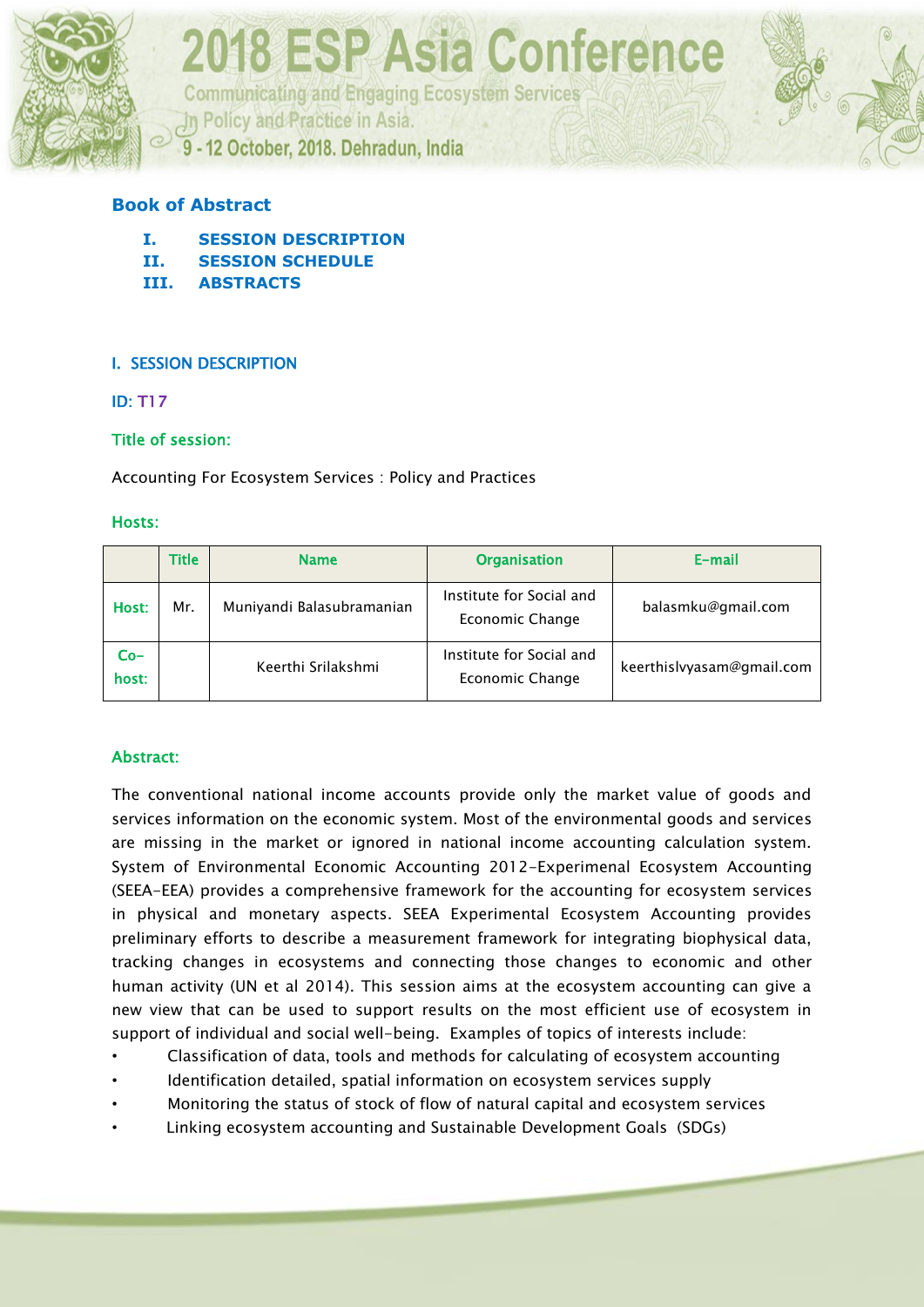

**Communicating and Engaging Ecosystem Services** In Policy and Practice in Asia. 9 - 12 October, 2018. Dehradun, India

• Ecosystem Accounting is integrating information related to environmental sustainability and human well-being.

The use of environmental valuation techniques and sustainable land and natural resource management.

#### Goals and objectives of the session:

The goals and objectives of the session is ecosystem accounting policy and practical situation in this research field. Those who are working in this area can contribute their views, papers, discussion and proposal. The main aim of the session is to identify the gap between policy and practice of ecosystem accounting in Asia.

#### Planned output / Deliverables:

Contributions to an on-going special issue; joint paper.

#### Related to ESP Working Group/Natioanl Network:

TWG 17 – ES Accounting & Greening the economy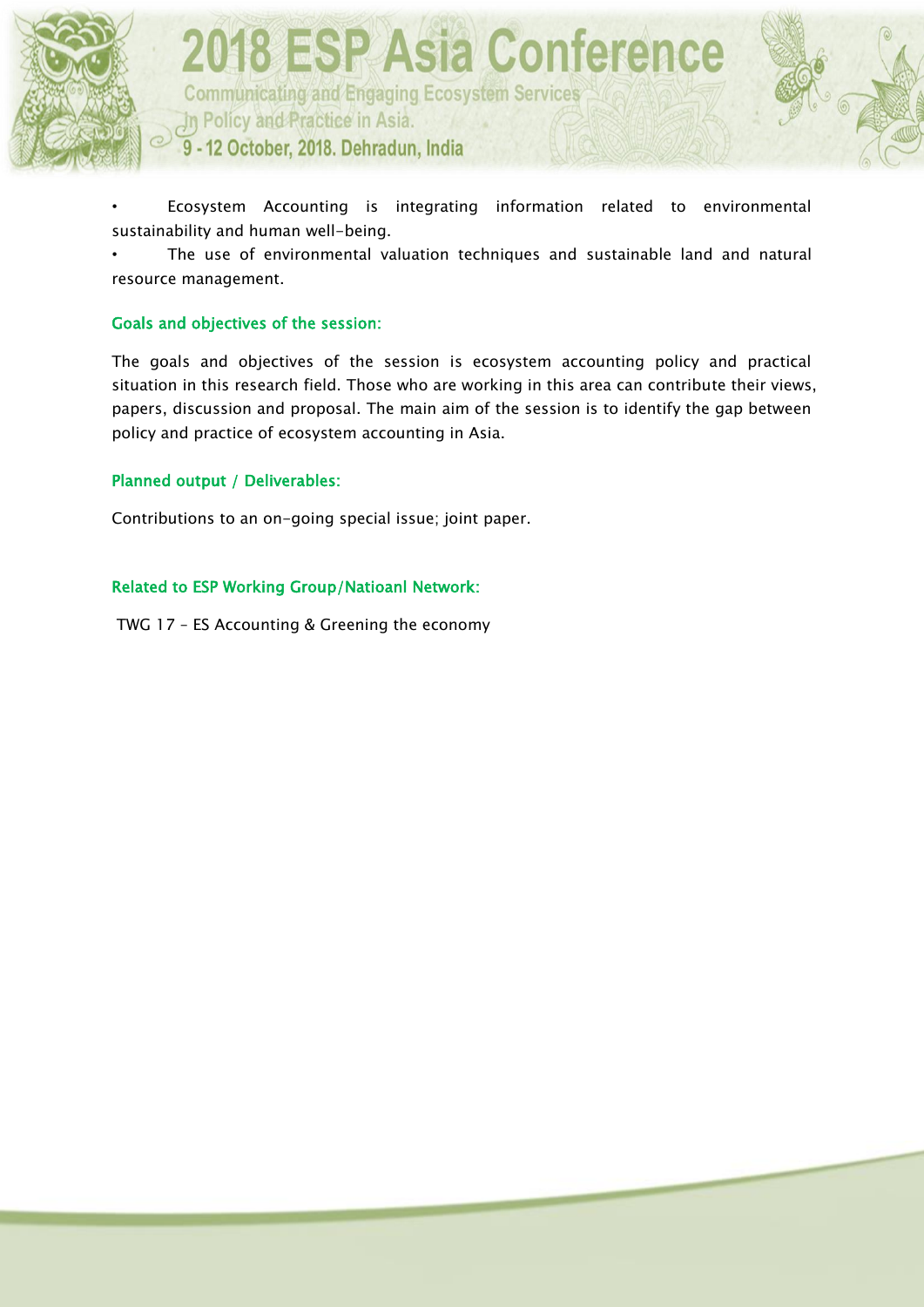

**Communicating and Engaging Ecosystem Services** In Policy and Practice in Asia.

9 - 12 October, 2018. Dehradun, India

#### II. SESSION PROGRAM

Date of session: Tuesday, 9 October 2018

#### Time of session: 14:00 – 16:00

| <b>Time</b>     | <b>First name</b> | <b>Surname</b>             | Organization                                                                  | <b>Title of presentation</b>                                                                                                        |
|-----------------|-------------------|----------------------------|-------------------------------------------------------------------------------|-------------------------------------------------------------------------------------------------------------------------------------|
| $14:00 - 14:15$ | Muniyandi         | <b>Balasubram</b><br>anian | Institute for<br>social and<br>Economic<br>Change                             | Introduction                                                                                                                        |
| 14:15-14:30     | Pranab            | Mukhopad<br>hyay           | Goa University                                                                | Recreational Value of<br><b>Coastal and Marine</b><br>Ecosystems in India                                                           |
| 14:30-14:45     | Mahendra          | Singh                      | <b>ICAR-Central</b><br>Agroforestry<br>Research<br>Institute, Jhansi          | Valuation and Accounting of<br>agroforestry systems for<br>ecosystem services                                                       |
| 14:45-15:00     | Prachi<br>Ugle    | Pimpalkhute                | Eco<br>Endeavourers<br><b>Network</b>                                         | Payments for Ecosystem<br>Services (PES) in Cites - A need<br>for global endeavour towards<br>sustainable cities and<br>communities |
| 15:00-15:15     | Mousami           | Prasad                     | <b>IIT Bombay</b>                                                             | Natural Resource Management<br>and Corporate Governance in<br><b>Indian Firms</b>                                                   |
| 15:15-15:30     | Sheryl<br>Keerthi | Christina<br>Srilakshmi    | Madras Christian<br>college<br>Institute for Social<br>and Economic<br>Change | Water Accounting in India:<br>Concept, Crisis, Compliance                                                                           |
| 15:30-16:00     |                   |                            | <b>Discussion</b>                                                             |                                                                                                                                     |

#### III. ABSTRACTS

Abstracts are clustered based on the last name of the authors. First authors are presenting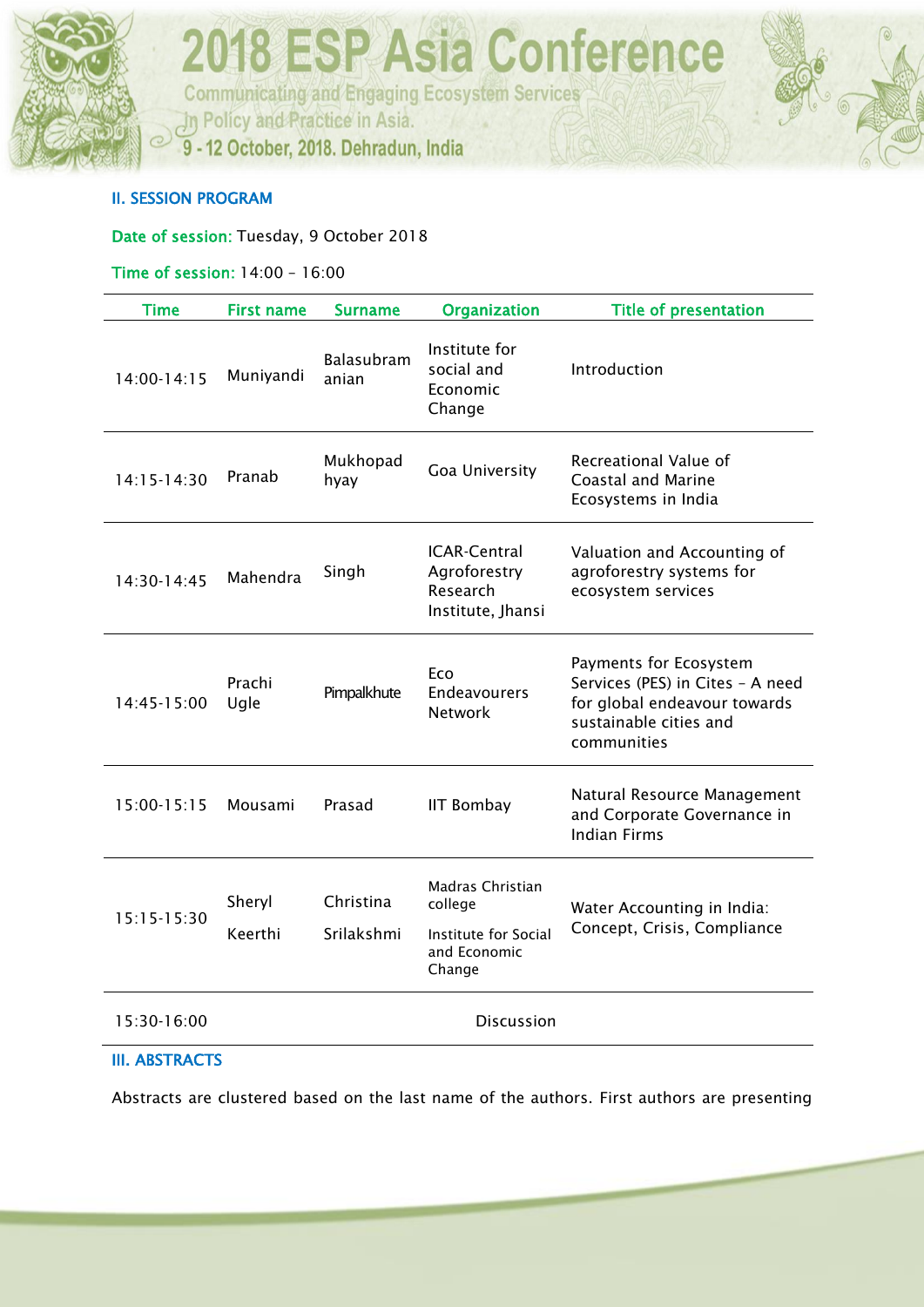

authors unless indicated otherwise.

1. Type of submission: Invited speaker abstract

T. Thematic Working Group sessions: T17 - Accounting For Ecosystem Services : Policy and Practices, M. Balasubramanian

#### Water Accounting in India: Concept, Crisis, Compliance

First authors(s): Sheryl Christina,

Affiliation: Madras Christian college Institute for social and economic change, , India Contact: cherylfernandez93@gmail.com

The purpose of the study undertaken is to provide a comprehensive analysis of the issues encountered in accounting for water resources in India and identifying the lag in the implementation of its conceptual framework provided by the United Nations Organization as given in the System of Environmental-Economic Accounting in the year 1993. The research draws upon the framework documents, published methodologies used by other countries and secondary sources including articles and statistics available in India on the said topic. The main constraint faced in taking this up is the abundance of information on the concept but the lack of statistical data needed for accounting. This is mainly due to the lack of recognition on the importance and need for such accounting measures. Given the inconsistency in the data availability, there is a need for further research and survey in this area and a long way before it can be made mandatory. Therefore, the study threads the concept towards a futuristic reality by drawing comparisons with a there developed and developing economies, tracing the water crisis situation in India and how compliance standards can be achieved in the long run.

Keywords: Water Accounting, Constraints, UN standards, Compliance of standards, India

2. Type of submission: Abstract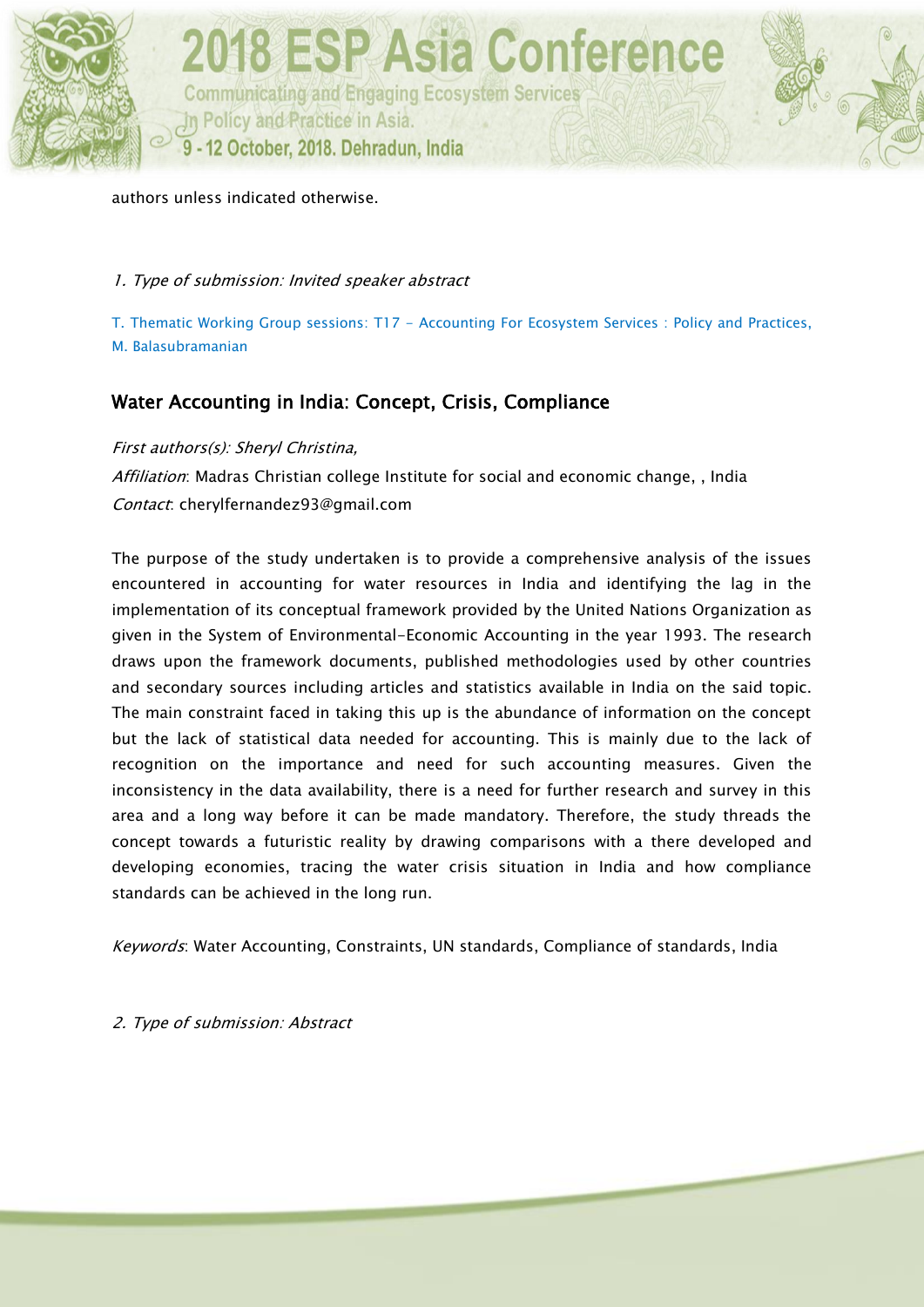

T. Thematic Working Group sessions: T17 - Accounting For Ecosystem Services : Policy and Practices, M. Balasubramanian

#### Recreational Value of Coastal and Marine Ecosystems in India

First authors(s): Pranab Mukhopadhyay, Other author(s): Santadas Ghosh, Vanessa da Costa, Sulochana Pednekar Affiliation: Goa University Goa University, , India Contact: pm@unigoa.ac.in

Coastal and marine ecosystems offer a large number of services for human wellbeing ranging from livelihood to medical uses. Recreation has assumed an increasingly important role with growing incomes and people's willingness to spend for leisure travel. What gets reflected of this activity in the National Income are sectoral contributions under heads of "Services" such as "Hotels and Restaurants", "Transport", etc. These are the payments for use of hotels and transport services but do not capture the net welfare (consumers' surplus) from recreation that can be attributed to the 'existence of the ecosystem'. This paper presents the first estimates of a country-wide recreational value in terms of the consumers' surplus generated by marine and coastal ecosystems in India using a Zonal Travel Cost Method. Recreational value of such ecosystems from nine coastal states in India was estimated as INR 456 billion (about 7.3 billion USD) for domestic and foreign tourist (at 2012-13 current prices) which was about 0.54 % of India's Net Domestic Product in that year and about 0.94% of the Net State Domestic product of the nine coastal states– a value not accounted for in the National Income aggregates. The estimate highlights the importance of coastal and marine ecosystems for India and can provide objective criteria for conservation of this gift of nature. It also provides an important policy tool in terms of estimated recreational demand functions for coastal states in India which can be used for generating revenue to the exchequer through a suitable state-specific tariff structure on recreational services for financing conservation measures in the country.

Keywords: Recreational value, Zonal Travel Cost Method, Coastal and Marine Ecosystems, Optimum tariff, Panel data

3. Type of submission: Abstract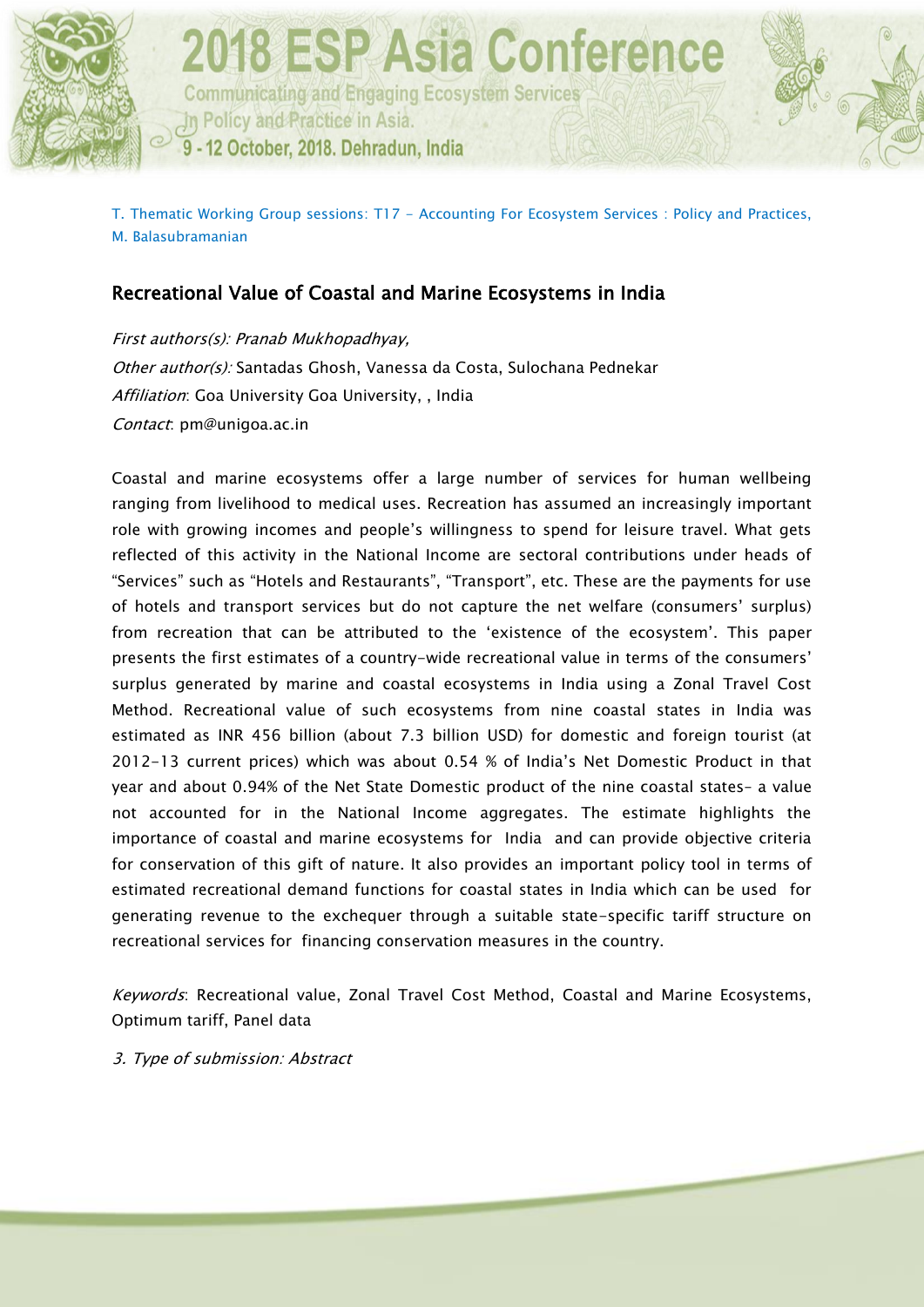

T. Thematic Working Group sessions: T17 - Accounting For Ecosystem Services : Policy and Practices, M. Balasubramanian

#### Natural Resource Management and Corporate Governance in Indian Firms

First authors(s): Mousami Prasad, Trupti Mishra Other author(s): Trupti Mishra Affiliation: IIT Bombay Research Associate, SJMSOM, IIT Bombay, India, SJMSOM, IIT Bombay, India

Contact: mousamiprasad@gmail.com

Natural resource management is an integral part of ecosystem management and has become critical in present times with rapidly shrinking forests, pollution in water bodies and increasing green house gas levels. Ecosystem is one of the stakeholders of the firms, as firms use ecosystem services, are responsible for the environmental degradation and have access to resources (financial and technological) that can provide solutions. Firms are economic engine of growth and employment. Policies targeted at firms, are being introduced for restoration of ecosystem. Recently, India mandated social responsibility disclosure to improve firms' accountability towards ecosystem. However, Indian firms have been criticized for poor compliance and have been found to make disclosures without improving their real behavior. It is therefore necessary to encourage firms to assume environmental responsibilities.

Corporate governance principles argue for recognition of rights of stakeholders; ecosystem being one of the stakeholders. However, there is lack of empirical evidence on the role of corporate governance on natural resource management by firms, particularly in developing nations, like India. This study therefore, examines the role of corporate governance in influencing natural resource management of firms in India. The study first examines the firms practices towards natural resource management namely, air, water, land, soil, forests and biodiversity, through disclosures in their annual reports. Second, the empirical evidence on the relationship between disclosures of natural resources and corporate governance is investigated. The theoretical framework of legitimacy theory is used. The study sample includes 137 firms from diversified sectors across two time periods (pre and post disclosure regulation period) that are analyzed using econometric techniques. The findings of the study have implications for corporate managers and public policy.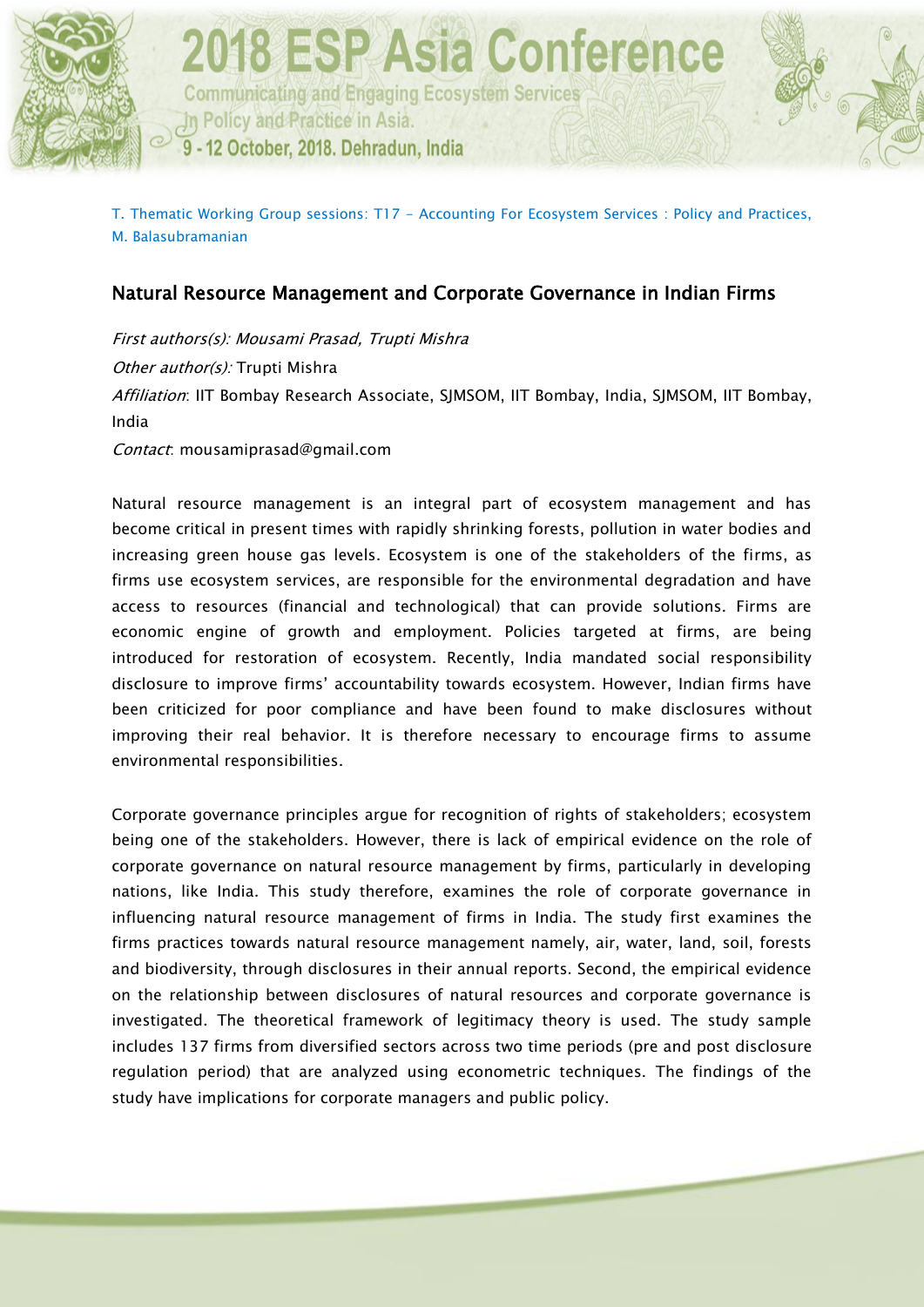

**2018 ESP Asia Conference Communicating and Engaging Ecosystem Services** In Policy and Practice in Asia. 9 - 12 October, 2018. Dehradun, India

Keywords: Natural Resource Management, Legitimacy theory, Corporate Governance, Firm, India

#### 4. Type of submission: Abstract

T. Thematic Working Group sessions: T17 - Accounting For Ecosystem Services : Policy and Practices, M. Balasubramanian

#### Valuation and Accounting of agroforestry systems for ecosystem services

First authors(s): Mahendra Singh, Mahendra Singh

Other author(s): K.B. Sridhar, Dhiraj Kumar, R. H. Rizwi, Anil Kumar Affiliation: ICAR-Central Agroforestry Research Institute, Jhansi ICAR-Central Agroforestry Research Institute, Jhansi, ICAR-Central Agroforestry Research Institute, Jhansi, India Contact: mahendrasingh582005@yahoo.co.in

The multi-functionality nature of agroforestry provides various goods and services to the society. To achieve the targets of SDG1: on ending poverty, SDG2: on end hunger, SDG 6: on protecting water-related ecosystems, SDG 7: on access to sustainable energy to all, SDG 13: on combating climate change and SDG 15: on protecting terrestrial ecosystems, agroforestry contributes in achieving the Sustainable Development Goals (SDGs). It is well documented that agroforestry provides various ecosystem services viz provisioning, regulating, supporting and cultural services, however, the accounting and valuation of these services were not yet given priority. Poplar-based agroforestry is extensively adopted in the irrigated plains of the state of Punjab, Haryana, western Uttar Pradesh, outer plains area in Uttarakhand and Himachal Pradesh of India. It serves as a major source of raw material for various wood-based industries. The present paper highlights the methodology for valuating and accounting of provisioning and regulaing services derived from the poplar-based agroforestry system. Market survey was conducted in Yamunanagar district of Haryana, which is the biggest hub of plywood industries in northern India. Results verified that the value of a regulatory service (carbon sequestration) was over 60 percent of provisioning service (timber wood) of poplar-based agroforestry system. The per hectare timber production of poplar trees was estimated at 459 q and 1133 q from boundary and agrisilviculture system respectively for seven years of rotation. The total value of the sequestered carbon estimated was US\$ 1778 and 4673 in both the systems respectively. The estimated total value for carbon sequestered by poplar-based agroforestry system in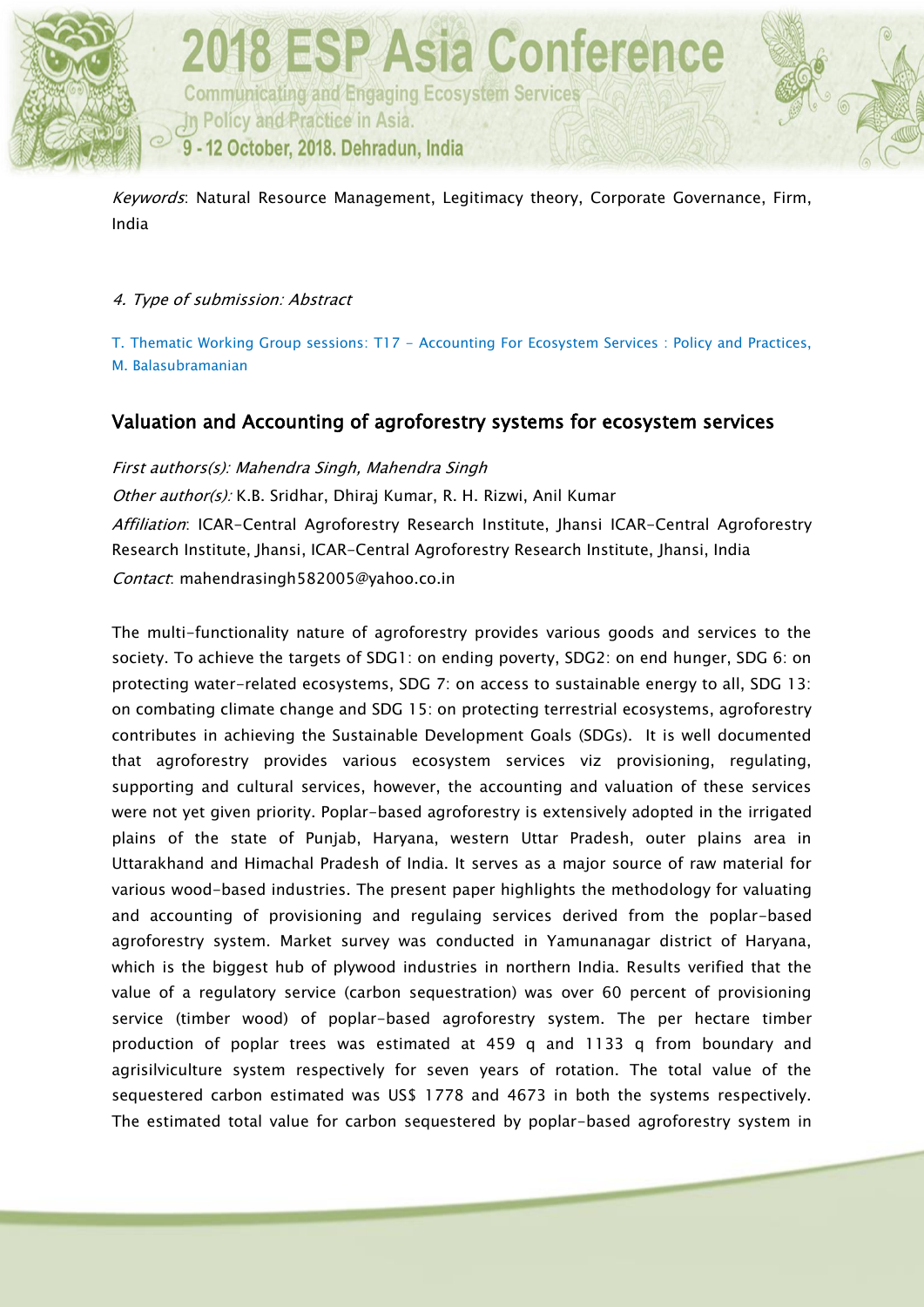

**Communicating and Engaging Ecosystem Services** In Policy and Practice in Asia. 9 - 12 October, 2018. Dehradun, India

the district was US\$4284969 for entire period of seven year of rotation period. Therefore, if the farmers get remunerative price for their wood and incentives for their contribution in carbon sequestration, which help in mitigating climate change, the adoption of agroforestry will increase significantly. Agroforestry serves as an ideal and economically viable option to achieve the committed targets of mitigating climate change under Paris agreement. Finally, the agroforestry systems encourage to diversify agriculture landscapes that would enhance the farmers' income in India.

Keywords: Carbon sequestration, provisioning services, regulating services, wood-basedindustries

#### 5. Type of submission: Abstract

T. Thematic Working Group sessions: T17 - Accounting For Ecosystem Services : Policy and Practices, M. Balasubramanian

#### Payments for Ecosystem Services (PES) in Cites – A need for global endeavour towards sustainable cities and communities

#### First authors(s): Prachi Ugle Pimpalkhute,

Affiliation: Eco Endeavourers Network Founder, Eco Endeavourers Network, , India Contact: prachiugle@gmail.com

Payment for Ecosystem Services (PES) has emerged as an incentive based policy instrument for environmental conservation and human wellbeing. It aims to improve the livability of communities as majority of population is striving and thriving in cities. As cities are nodes of intense energy and resource use, managing growing cities becomes a formidable task that places demand on infrastructure and the environment. As regard to the UN Sustainable Development Goal 11: Sustainable Cities and Communities, PES as a tool shall assist to remunerate cities and communities for the positive externalities. To balance the action in terms of "People", "Planet" and "Profit", provision of environmental services with regard to land use planning, landscape development, biodiversity conservation in cities and the ruralurban fringe areas, floods and disaster management, pollution abatement and carbon sequestration potential of trees needs utmost attention. As per UN by 2030 almost 60 % of the world's population will live in urban areas with 95% of urban expansion in the next